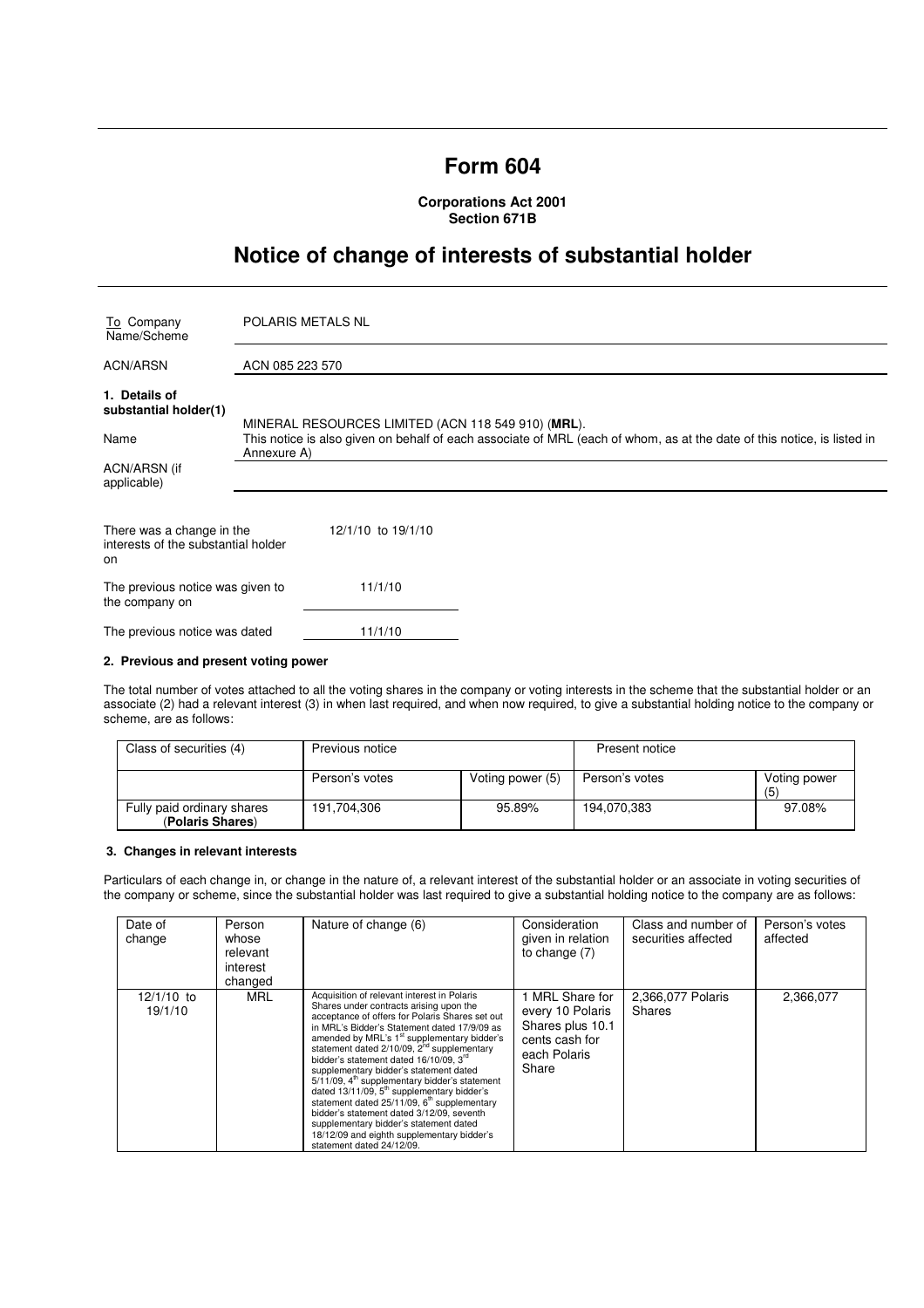# **4. Present relevant interests**

Particulars of each relevant interest of the substantial holder in voting securities after the change are as follows:

| Holder of<br>relevant<br>interest | Registered holder of<br>securities                                             | Person entitled to be<br>registered as holder (8)                 | Nature of relevant interest (6)                                                                                                                   | Class and<br>number of<br>securities | Person's<br>votes |
|-----------------------------------|--------------------------------------------------------------------------------|-------------------------------------------------------------------|---------------------------------------------------------------------------------------------------------------------------------------------------|--------------------------------------|-------------------|
| <b>MRL</b>                        | Various persons<br>who accepted offers<br>referred to in<br>paragraph 3 above. | MRL (subject to<br>contracts referred to in<br>paragraph 3 above) | Relevant interest under Section<br>608(8) of the Corporations Act as<br>a result of acceptance of the offers<br>referred to in paragraph 3 above. | 194.070.383<br>Polaris<br>Shares     | 194,070,383       |

#### **5. Changes in association**

**The persons who have become associates (2) of, ceased to be associates of, or have changed the nature of their association (9) with, the substantial holder in relation to voting interests in the company or scheme are as follows:** 

| $\cdots$<br>ימ<br>ACN/AH<br>and<br>licable:<br>Name<br>ווסו<br>$-1111$<br>. . | ciation<br>Nai.<br>nt |
|-------------------------------------------------------------------------------|-----------------------|
| Nil                                                                           |                       |

#### **6. Addresses**

The addresses of persons named in this form are:

|    | Name                                   | Address                                                                 |
|----|----------------------------------------|-------------------------------------------------------------------------|
|    | Mineral<br>Limited<br><b>Hesources</b> | Bibra Lake WA 6163<br>25<br><b>Wellard Street.</b>                      |
|    | Polaris Metals NL                      | 6005<br><b>WA</b><br>109<br>West<br>Street. V<br>Perth.<br>Hav<br>Level |
| -- |                                        |                                                                         |

# **Signature**

print name Bruce Goulds capacity Company Secretary of Mineral Resources Limited and duly authorised representative of the entities listed in Annexure A **sign here** Fer.

date 19 / 1 / 2010

### **DIRECTIONS**

- (1) If there are a number of substantial holders with similar or related relevant interests (eg. a corporation and its related corporations, or the manager and trustee of an equity trust), the names could be included in an annexure to the form. If the relevant interests of a group of persons are essentially similar, they may be referred to throughout the form as a specifically named group if the membership of each group, with the names and addresses of members is clearly set out in paragraph 6 of the form.
- (2) See the definition of "associate" in section 9 of the Corporations Act 2001.
- (3) See the definition of "relevant interest" in sections 608 and 671B(7) of the Corporations Act 2001.
- (4) The voting shares of a company constitute one class unless divided into separate classes.
- (5) The person's votes divided by the total votes in the body corporate or scheme multiplied by 100.
- (6) Include details of:
	- (a) any relevant agreement or other circumstances because of which the change in relevant interest occurred. If subsection 671B(4) applies, a copy of any document setting out the terms of any relevant agreement, and a statement by the person giving full and accurate details of any contract, scheme or arrangement, must accompany this form, together with a written statement certifying this contract, scheme or arrangement; and
	- (b) any qualification of the power of a person to exercise, control the exercise of, or influence the exercise of, the voting powers or disposal of the securities to which the relevant interest relates (indicating clearly the particular securities to which the qualification applies).

See the definition of "relevant agreement" in section 9 of the Corporations Act 2001.

- (7) Details of the consideration must include any and all benefits, money and other, that any person from whom a relevant interest was acquired has, or may, become entitled to receive in relation to that acquisition. Details must be included even if the benefit is conditional on the happening or not of a contingency. Details must be included of any benefit paid on behalf of the substantial holder or its associate in relation to the acquisitions, even if they are not paid directly to the person from whom the relevant interest was acquired.
- (8) If the substantial holder is unable to determine the identify of the person (eg. if the relevant interest arises because of an option) write "unknown".
- (9) Give details, if appropriate, of the present association and any change in that association since the last substantial holding notice.